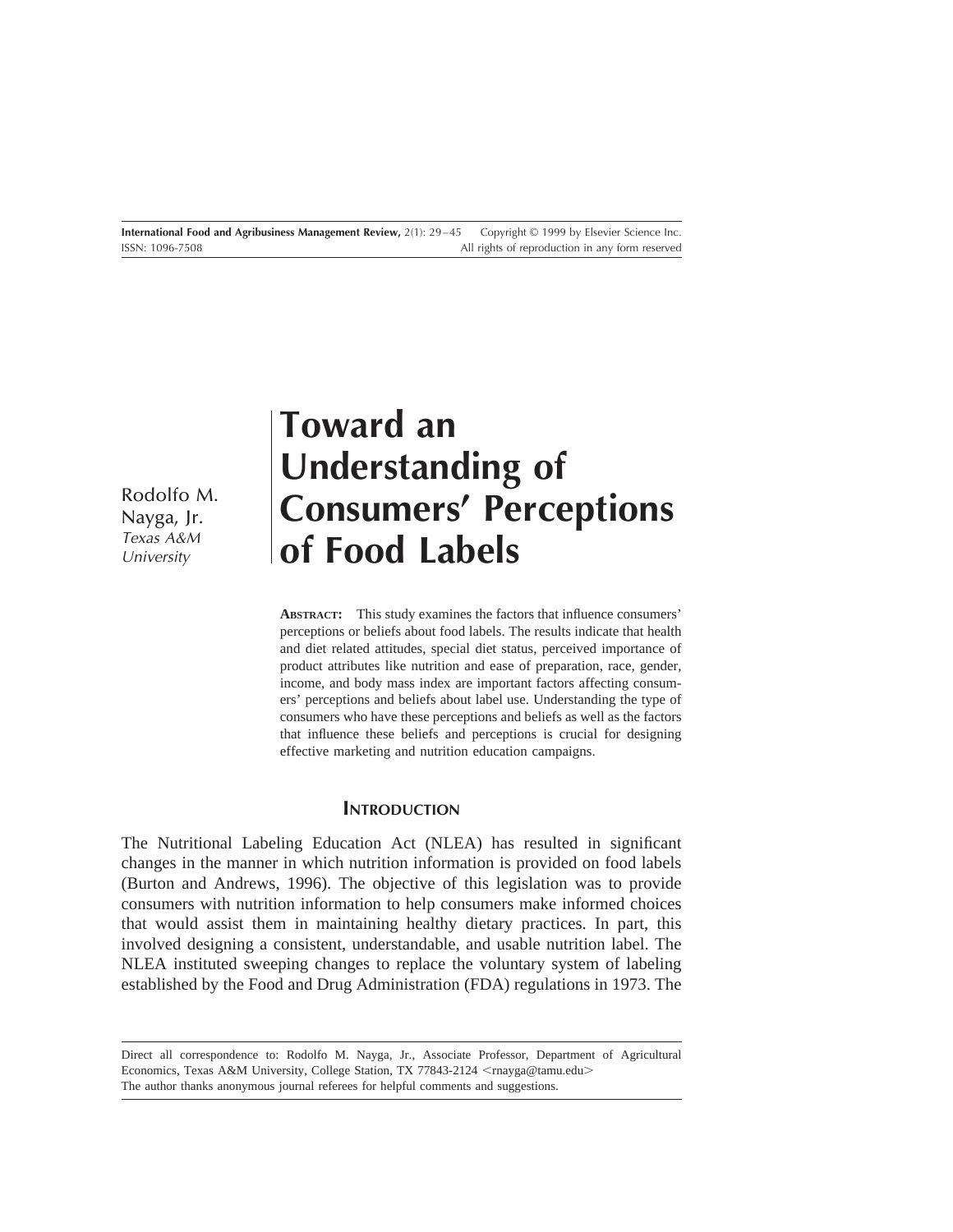new food labeling legislation mandated nutrition labeling on most processed foods under the jurisdiction of the FDA, established reference Daily Values for certain nutrients, defined serving sizes, and limited health claims. It also established guidelines for voluntary labeling of raw fruits, vegetables, and seafood (Nayga, Lipinski, and Savur, 1998). Hence, the NLEA is considered one of the most important public policy initiatives related to nutritional information and food marketing.

By most accounts, the NLEA regulations have been relatively well received. Surveys indicate that as many as 80 percent of consumers are aware of these new labels on food products (Food Marketing Institute, 1995; Silvergrade, 1996). Survey results also show that about 88 percent of consumers read food labels at least some of the time (Golodner, 1993). The question, therefore, is not whether consumers are aware of the food labels but whether the presence of labels is effectively communicating useful information to consumers.

To a large extent, the effectiveness of nutritional labels depends on consumers' perceptions and beliefs about the use of these labels (Petrucelli, 1996). When faced with a purchase decision, consumers generally adopt strategies that are contingent upon their perception of the decision environment (Payne, 1982). For example, if consumers do not perceive or believe that nutrition information on food labels is useful to them, then they are less likely to use these labels. Understanding the type of consumers who have these perceptions and beliefs as well as the factors that influence these beliefs and perceptions is crucial for designing effective marketing and nutrition education campaigns (Moorthy, Ratchford, and Talukdar, 1997; Wilkie and Dickson, 1985; Schmidt and Spreng, 1996).

Past research by Feick, Herrmann, and Warland (1986) has identified the sources of nutrition information and the factors that affect use of this information. Three studies have also determined the factors that affect point-of-purchase use of nutrition labels as well as reasons for nonuse (Guthrie et al., 1995; Klopp and MacDonald, 1981; Nayga, 1996). Scant information, however, is available concerning the factors that influence consumer perceptions and beliefs about the benefits of food label use. This study attempts to fill this void and builds on past work related to consumer information search by examining the influence of various factors on nutritional label related perceptions and beliefs of consumers. Consumer perceptions and beliefs have long been considered to be good predictors of behavior (Shepherd and Towler, 1992; Tourila, 1987; Tourila and Pangborn, 1988). Perceptions and beliefs have also been found to be significant antecedents to intentions and behavior (Fishbein and Ajzen, 1975; Tepper, Choi, and Nayga, 1997). No known study has been conducted directly on this topic.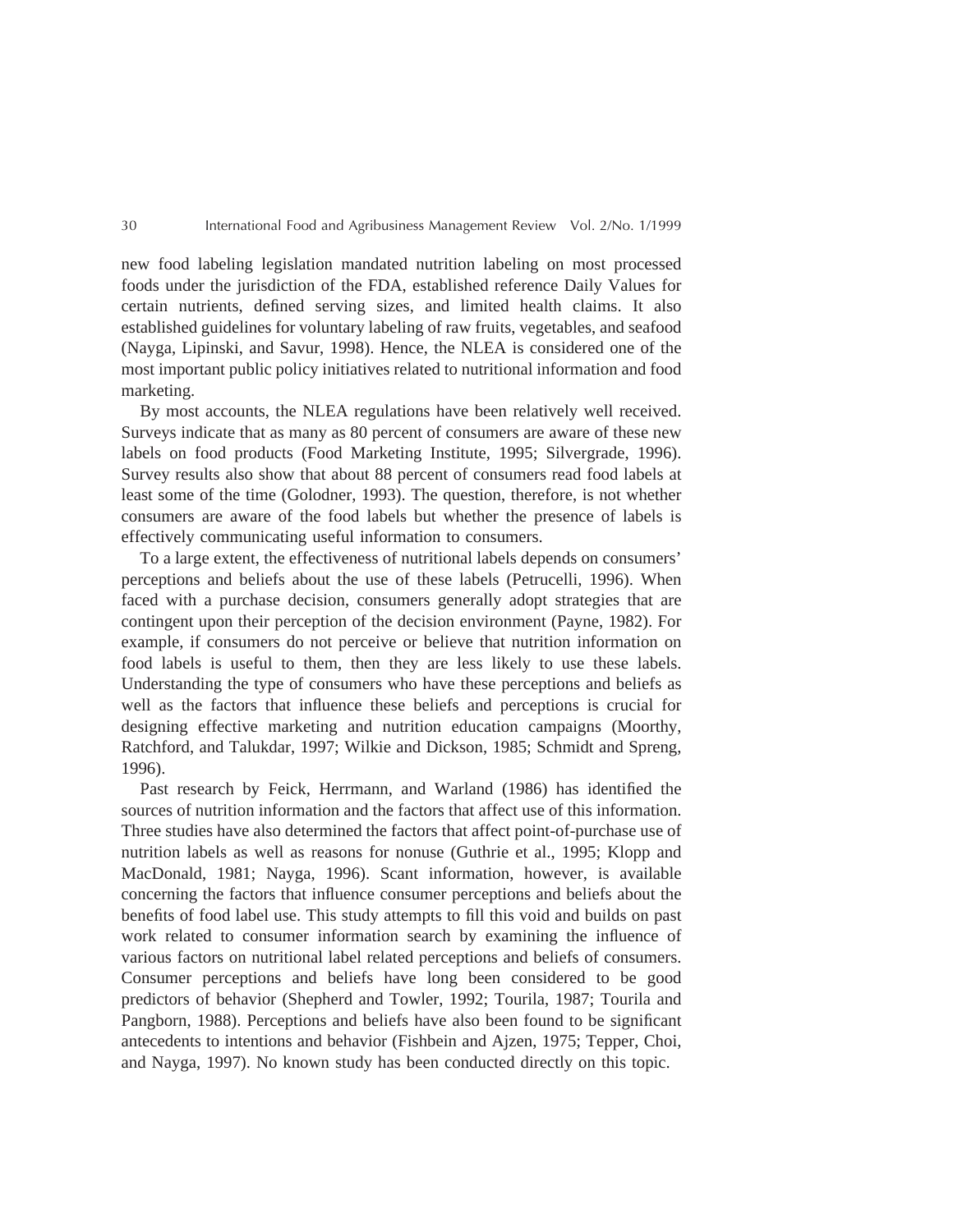

**Figure 1.** Conceptual Framework for the Analysis

# **CONCEPTUAL FRAMEWORK**

The theory of external consumer information search is used as a framework to model consumers' perceptions and beliefs about label use. Beatty and Smith (1987) defined external search effort as the degree of attention and perception directed toward obtaining information related to the specific purchase under consideration. Reasons for and perceptions about label use are then assumed to be influenced by factors related to consumer information search (Beatty and Smith, 1987). Past research has identified a large number of factors that have been found to influence the extent of external information search (Moore and Lehmann, 1980). These factors can be grouped into the following categories: (a) individual characteristics, (b) situational, behavioral, and attitudinal variables (including time and financial constraints, attitudes, perceived risks), and (c) product class involvement factors (see Figure 1).

Based on this framework and on data available in the 1994 Diet and Health Knowledge Survey (DHKS), the model used in this study is: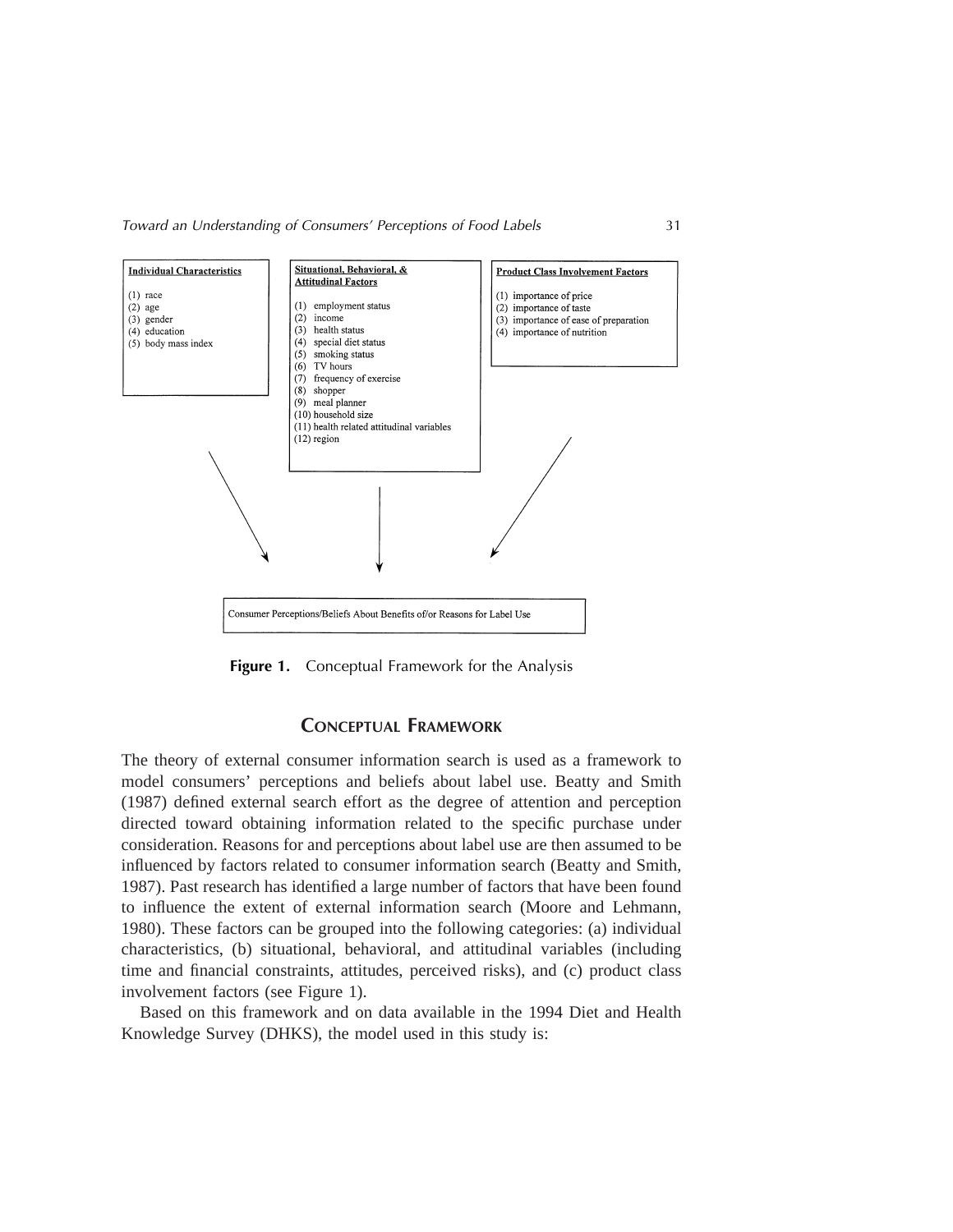*<i>percept* =  $$ *bmi*, *health*, *specdiet*, *smoke*, *tvhours*, *exercise*, *fatthin*, *dietdis*, *price*, *taste*, *conv*, *chol*, *northeast*, *midwest*, *west*.) (1)

The description and the means of the variables are exhibited in Table 1. In the 1994 DHKS, the respondents were asked:

*"Please tell me if you strongly agree, somewhat agree, somewhat disagree, or strongly disagree with the statement: ....."*

Six statements are examined in this article (see Table 1). The respondents' degree of agreement with each of these statements related to label use is modeled separately using the specification presented above.

## **Individual Characteristics**

It is well known that individual characteristics influence information search behavior (Ippolito and Mathios, 1990). For example, previous research suggests that the perceptions/beliefs about information search is influenced by various demographic factors such as age, gender, and education (Katona and Mueller, 1955; Schultz, 1975). Moreover, these factors have been found to have effects on use of risk-reducing strategies such as label use (Beatty and Smith, 1987; Mitchell, 1993). For instance, Phillips and Sternthal (1977) concluded that older consumers are likely to process less information than younger consumers because they are less capable of processing large amounts of information and also due to greater market experience. On the other hand, Mitchell and Boustani (1993) found that older respondents perceived risk reducing strategies to be more useful than their younger counterparts when purchasing breakfast cereals. Mitchell also suggested that those high in perceived risk seem to be particularly responsive to information they seek in comparison with information offered to them.

Bettman and Park (1980) theorized that information search depends on one's ability to search for information. A number of studies have found that higher levels of education lead to increasing levels of information search (Katona and Mueller, 1955; Schultz, 1975). Education is then hypothesized to be positively related to consumer's degree of agreement about the reasons for label use.

A recent study of nutritional label use found that males are less likely to use nutritional labels than do females (Nayga, 1996). Mitchell and Boustani (1993) also revealed that females find risk-reducing search strategies more useful than males. Consequently, a gender dummy variable is included in the model.

#### **Situational, Behavioral, and Attitudinal Factors**

There is evidence that time pressures or the opportunity cost of time affect the types of information used in decision making. In particular, time pressure has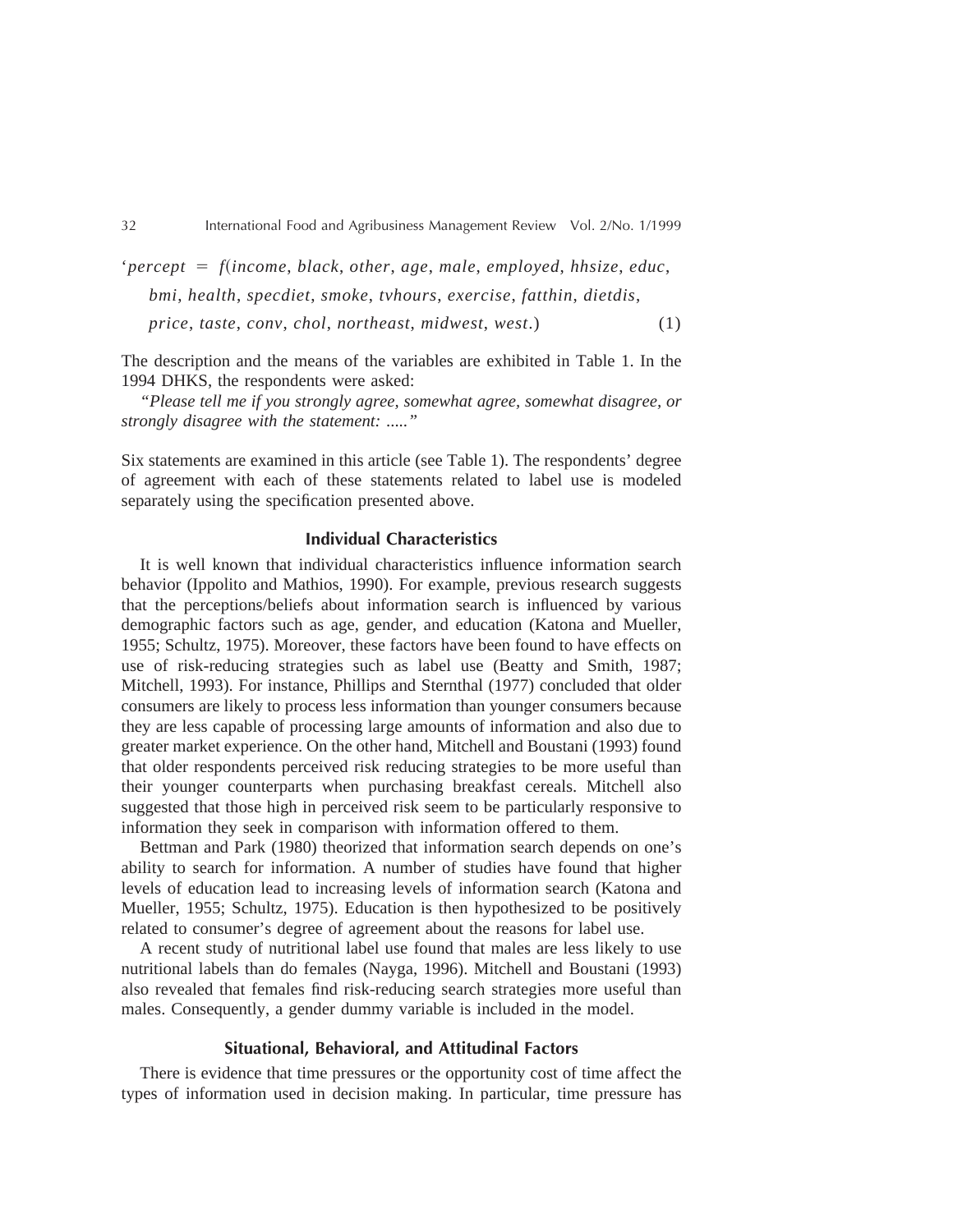| Variable                         | Description                                                                                                                                                                                | Mean         |
|----------------------------------|--------------------------------------------------------------------------------------------------------------------------------------------------------------------------------------------|--------------|
| Dependent Variables <sup>a</sup> |                                                                                                                                                                                            |              |
| Useful                           | degree of agreement with the statement: "The nutrition information on food<br>labels is useful to me"                                                                                      | 3.22         |
| Confident                        | degree of agreement with the statement: "I feel confident that I know how to use                                                                                                           | 2.92         |
| Important                        | food labels to choose a healthy diet"<br>degree of agreement with the statement: "I read food labels because good health                                                                   | 3.31         |
| Easier                           | is important to me"<br>degree of agreement with the statement: "Reading labels makes it easier to<br>choose foods"                                                                         | 3.14         |
| Newfoods                         | degree of agreement with the statement: "Sometimes I try new foods because of                                                                                                              | 2.69         |
| <b>Better</b>                    | the information on the food label"<br>degree of agreement with the statement: "Using food labels to choose foods is<br>better than just relying on my own knowledge about what is in them" | 3.22         |
| Independent Variables            |                                                                                                                                                                                            |              |
|                                  | Individual Characteristics                                                                                                                                                                 |              |
| black<br>other                   | 1 if respondent is black; 0 otherwise                                                                                                                                                      | 0.12<br>0.05 |
| age                              | 1 if respondent is of some other race; 0 otherwise<br>age of the respondent in years                                                                                                       | 47.87        |
| male                             | 1 if respondent is male; 0 otherwise                                                                                                                                                       | 0.44         |
| educ                             | respondent's highest level of education in years                                                                                                                                           | 12.93        |
| bmi                              | body mass index                                                                                                                                                                            | 26.39        |
|                                  | Situational, Behavioral and Attitudinal Factors                                                                                                                                            |              |
| income                           | household income (\$ in thousand)                                                                                                                                                          | 34.44        |
| employed                         | 1 if respondent is employed; 0 otherwise                                                                                                                                                   | 0.39         |
| hhsize                           | household size                                                                                                                                                                             | 2.63         |
| health <sup>b</sup>              | self perception of overall health                                                                                                                                                          | 2.56         |
| specdiet                         | 1 if respondent is on special diet, 0 otherwise                                                                                                                                            | 0.20         |
| Smoke                            | 1 if respondent smokes; 0 otherwise                                                                                                                                                        | 0.22         |
| Tyhours                          | number of TV hours watched yesterday                                                                                                                                                       | 2.44         |
| Exercise <sup>c</sup>            | frequency of exercise                                                                                                                                                                      | 3.80         |
| fatthin <sup>d</sup>             | degree of agreement on the statement "some people are born to be fat and some                                                                                                              | 2.27         |
| dietdis <sup>d</sup>             | thin; there is not much you can do to change this"                                                                                                                                         | 3.53         |
|                                  | degree of agreement on the statement "what you eat can make a big difference                                                                                                               |              |
|                                  | in your chance of getting a disease, like heart disease or cancer"                                                                                                                         |              |
| shopper<br>planner               | 1 if the individual is the major food shopper of the household; 0 otherwise<br>1 if the individual is the major meal planner of the household; 0 otherwise                                 | 0.73<br>0.69 |
| northeast                        | 1 if the individual resides in the northeast; 0 otherwise                                                                                                                                  | 0.19         |
| midwest                          | 1 if the individual resides in the midwest; 0 otherwise                                                                                                                                    | 0.29         |
| west                             | 1 if the individual resides in the west; 0 otherwise                                                                                                                                       | 0.19         |
| chole                            | perceived importance of choosing a diet low in cholesterol                                                                                                                                 | 3.52         |
|                                  | Product Class Involvement Factors                                                                                                                                                          |              |
| price <sup>e</sup>               | perceived importance of price when buying food                                                                                                                                             | 3.30         |
| taste <sup>e</sup>               | perceived importance of taste when buying food                                                                                                                                             | 3.80         |
| conv <sup>e</sup>                | perceived importance of how easy the food is to prepare                                                                                                                                    | 3.08         |
| nutre                            | perceived importance of nutrition when buying food                                                                                                                                         | 3.64         |
|                                  | Note: base group includes: white, female, unemployed, those from the south, not on special diet, not a smoker, not a major food shopper                                                    |              |

**Table 1.** Description and Means of the Variables

and meal planner of the household.

<sup>a</sup>Measured as 1 = strongly disagree, 2 = somewhat disagree, 3 = somewhat agree, and 4 = strongly agree.<br><sup>b</sup>Responses range from 1 to 5 where 1 = "poor" and 5 = "excellent".<br><sup>c</sup>Responses range from 1 to 6 where 1 = "daily

<sup>d</sup>Responses range from 1 to 4 where 1 = "strongly disagree" and 4 = "strongly agree".<br><sup>e</sup>Responses range from 1 to 4 where 1 = "not important at all" and 4 = "very important".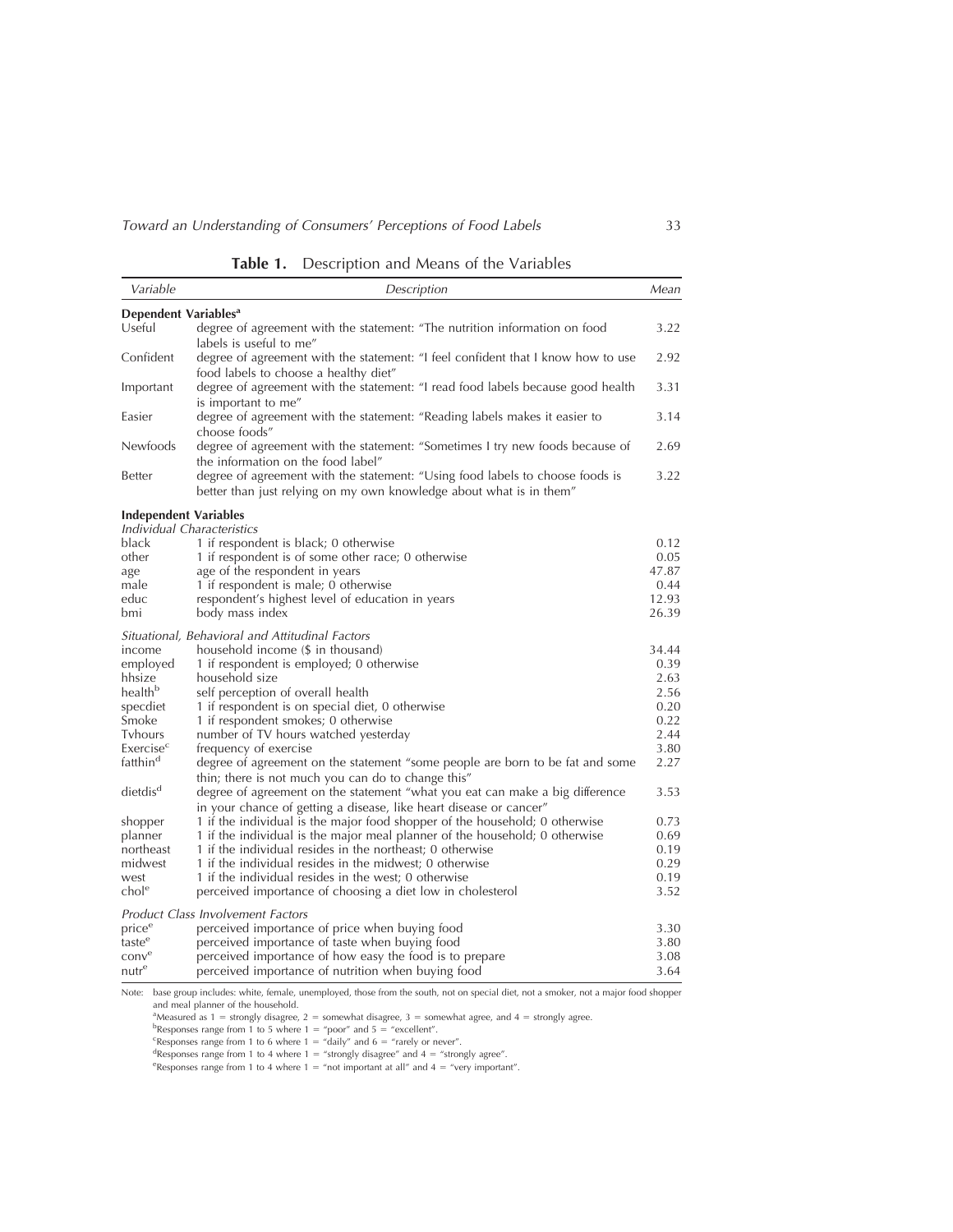been found to affect nutrition information search (Beatty and Smith, 1987; Katona and Mueller, 1955; Park, Iyer, and Smith, 1989). Employment status and income are included in the analysis to help capture these time pressure effects. The assumption here is that employed individuals and those with higher incomes have greater time pressures or higher opportunity cost of time.

The more a person feels that his/her health is likely to suffer in the future, the greater the perceived health risk. Research on consumer risk suggests that perceptions of risk motivate people to accept reasons for increased information search (Feick, Herrmann, and Warland, 1986). Consequently, variables depicting perception of overall health and special diet status are hypothesized to influence consumers' perceptions about the benefits of label use. In this study, behavioral factors such as smoking status, number of TV hours watched, and frequency of exercise are also included in the model to capture health risk related factors. It is hypothesized that smokers, those who watch television more often, and those who exercise less frequently are less likely to have a good perception about label use.

Findings from past research suggest that the behavioral factors such as desire and motivation to search can influence an individual's perception about information search (Spreng and Olshavsky, 1989). Schmidt and Spreng (1996) extended this idea by specifying that motivation to search is influenced by attitudes, enduring involvement, and shopping enthusiasm. Consumer behavior theories suggest that consumers are motivated to engage in more searching when involvement is high. Celsi and Olson (1988), for instance, found that consumers spend more time attending to information as their involvement increases. In this study, the "planner" and "shopper" variables are hypothesized to capture some of these effects. Moore and Lehman argued that consumers have a better incentive to believe the benefits of information search when the product was purchased for others to consume. Hence, a household size variable (hhsize) is also included in the model to capture some of this effect.

The variables "fatthin", "dietdis", and "chol" are included in the model as health related attitudinal factors. Individuals who believe that people are naturally born fat or thin or those who do not believe that what they eat can make a big difference in their chance of getting a disease or those who perceive a low cholesterol diet as less important are hypothesized to be less likely to believe the reasons for or benefits of label use.

Region of the respondent is also included in the analysis since this factor has been found to be an important factor influencing branded product food consumption.

## **Product Class Involvement Factors**

The perceived importance of price, taste, ease of preparation, and nutrition variables are included in the model to test the hypothesis that these factors affect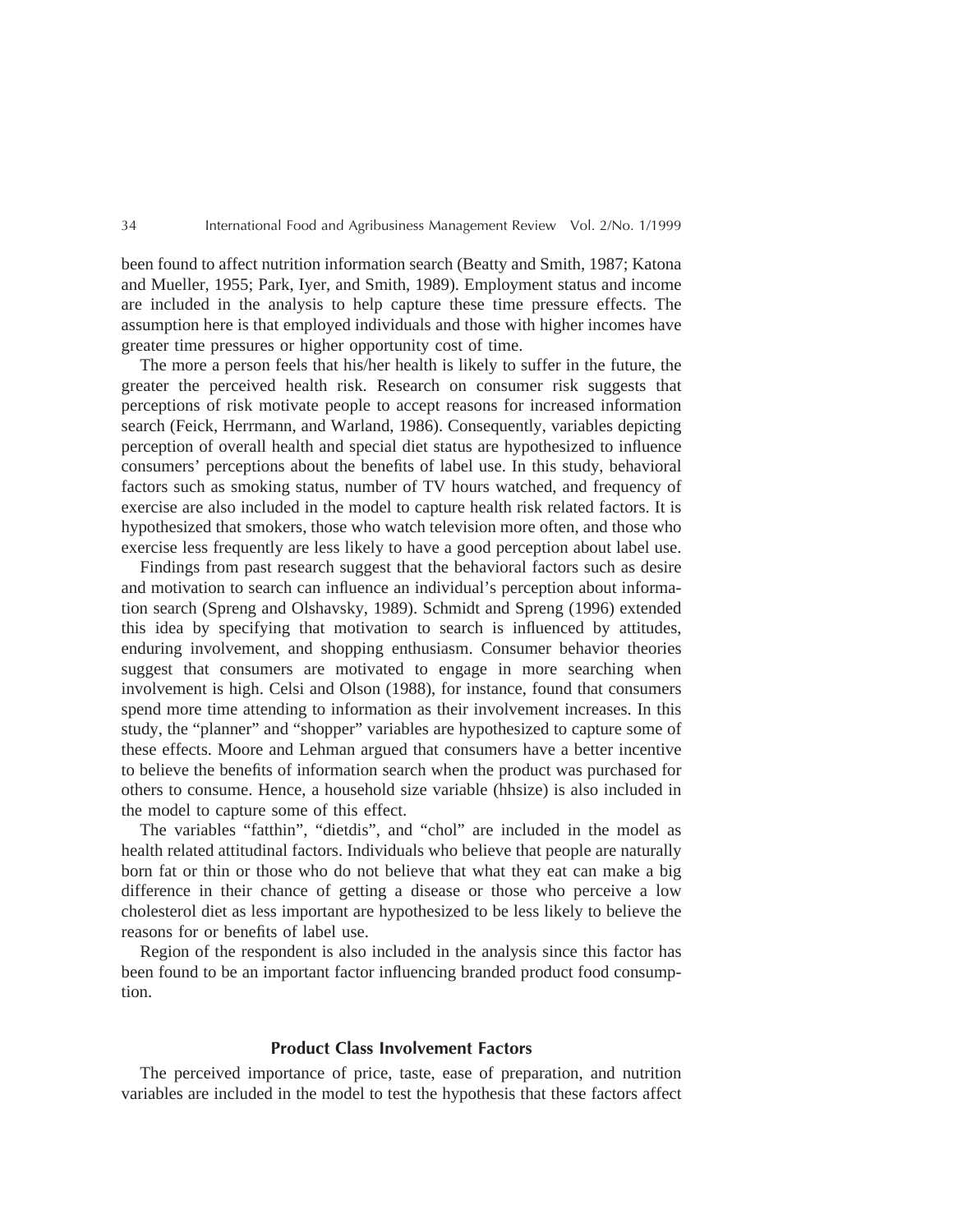| Dependent<br>Variables | Strongly<br><i>Disagree</i> | Somewhat<br><i>Disagree</i> | Somewhat<br>Agree | Strongly<br>Agree |
|------------------------|-----------------------------|-----------------------------|-------------------|-------------------|
| Useful                 | 3.9                         | 9.1                         | 47.4              | 39.5              |
| Confident              | 7.0                         | 18.1                        | 50.0              | 24.9              |
| Important              | 4.6                         | 8.9                         | 37.4              | 49.1              |
| Easier                 | 5.9                         | 13.0                        | 41.6              | 39.6              |
| <b>Newfoods</b>        | 17.4                        | 20.0                        | 38.5              | 24.0              |
| <b>Better</b>          | 5.5                         | 9.8                         | 41.7              | 43.0              |

**Table 2.** Distribution of Responses (Percent) to the Label Use Questions

consumers' perceptions about the benefits of label use. These variables represent measures of product class involvement referred to by Moorthy, Ratchford, and Talukdar (1997). Thayer (1997) and Rose (1994) both alluded to the importance of these factors in consumers' food purchase decisions. In addition, Guthrie et al. (1995) and Nayga (1996) revealed the significance of these factors in information search behaviors.

## **DATA AND ESTIMATION**

The data set used in this study is the 1994 Diet and Health Knowledge Survey (DHKS) from the U.S. Department of Agriculture. The target individuals in this survey were randomly selected from among eligible 1994 Continuing Survey of Food Intakes by Individuals (CSFII) sample persons 20 years of age and older who had provided a complete Day 1 intake record. Data in this survey were collected by computer assisted telephone interviews (in-person interviews for those without telephones). A total of 1,879 individuals participated in the DHKS survey. With the deletion of respondents with incomplete information on the variables used in the study, the final sample used contains 1,227 observations.

Sample statistics for the variables used in the models are presented in Table 1. About 12 percent of the sample are black, five percent are of other non-white race, 44 percent are males, 39 percent are employed, 20 percent are on special diet, and about 22 percent are smokers. Average household income is roughly \$34,440, average age is about 48 years while the average household size is 2.63. This sample is probably under-representative of employed individuals. The average age of individuals in the sample is also above the national average. Yet, the distribution of individuals by race, gender, and income seems representative of the U.S. population.

The distributions of responses on the three label use questions are exhibited in Table 2. About 40, 25, 49, 40, 24, and 43 percent of the respondents answered "strongly agree" to the questions, respectively.

Since the dependent variables (*percept*) are measured on a scale that is discrete and ordinal, they are modeled using an ordered logit analysis to investigate the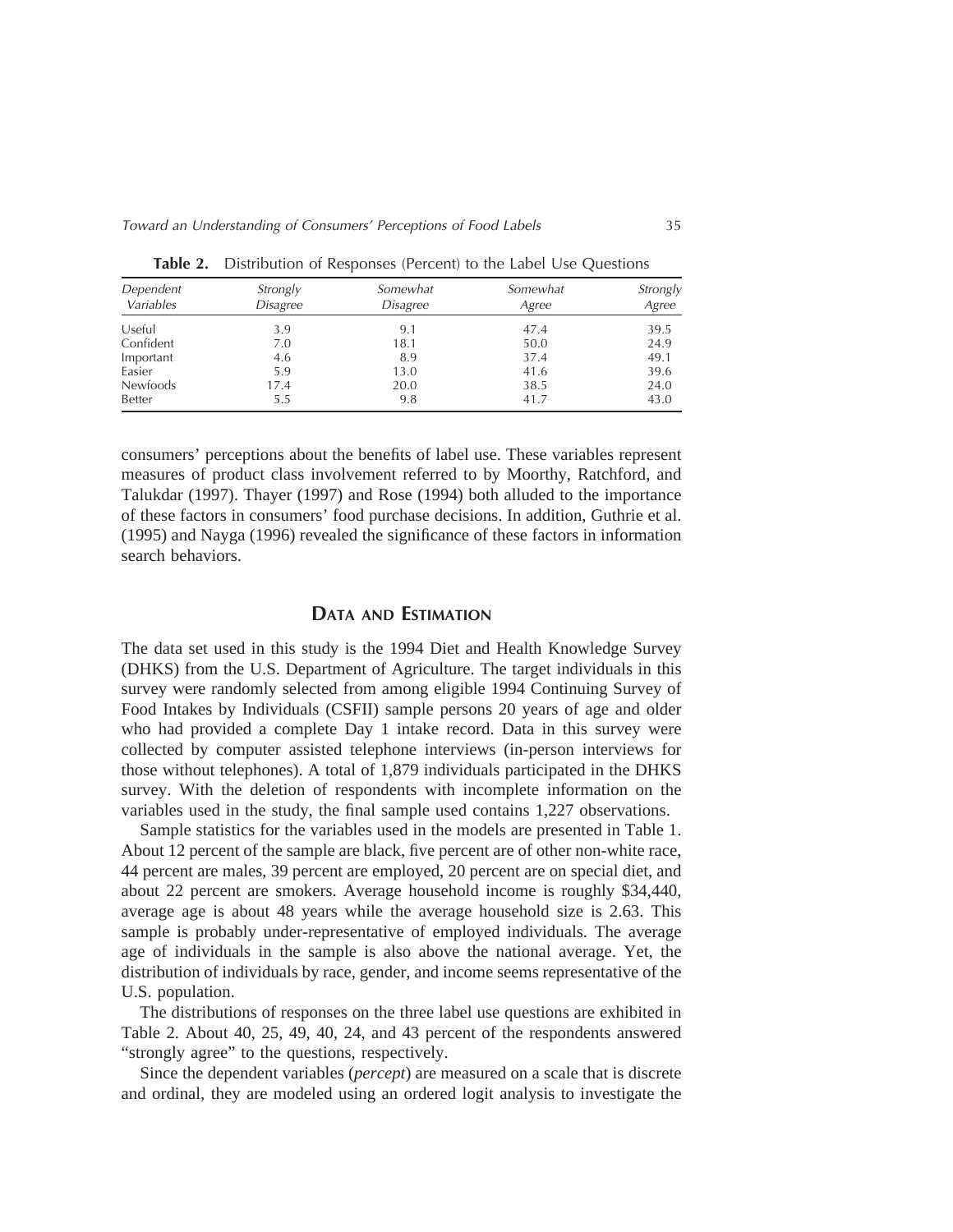influence of demographic, socioeconomic, and nutrition related factors on consumers degree of belief about the reasons for label use. The ordered logit model used to estimate the model is specified as:

$$
y_i^* = \beta x + \epsilon_i \tag{2}
$$

where  $y_i^*$  is the unobserved perception held by individual *I*, x is matrix of explanatory variables,  $\beta$  is a vector of parameters, and  $\epsilon$  is the error term. Assume that Z is a set of zero-one indicator variables with M response categories  $C_1$ ,  $C_2$ , ..., C<sub>M</sub> and R is a vector of real numbers  $\lambda_0 \leq \lambda_1 \leq ... \leq \lambda_M$  with  $\lambda_0 = -\infty$  and  $\lambda_M$  $=$  +  $\propto$ . The relationship between the indicator Z and unobserved  $y_i^*$  can be written as follows:

$$
Z_i \epsilon C_M \Leftrightarrow \lambda_{M-1} < \gamma_i^* \le \lambda_M \tag{3}
$$

where  $1 \le i \le N$  (the sample size).

The model is based on the cumulative logistic probability function and is specified as:

$$
P = F(\Phi) = F(x'_i \beta) = 1/(1 + e^{-\Phi}) = 1/(1 + e^{-(x'_i \beta)})
$$
(4)

where  $\Phi$  is a theoretical index determined by a set of explanatory variables x;  $F(\Phi)$  is the cumulative logistic function; e represents the base of natural logarithms (approximately equal to 2.718); and P is the probability that an individual will make a certain choice, given the knowledge of x (Maddala, 1983). The most suitable technique of estimation when using logit is maximum likelihood. This technique requires the use of iterative algorithm and, therefore, assumes the large-sample properties of consistency and asymptotic normality of the parameter estimates so that conventional tests of significance are applicable.

# **EMPIRICAL RESULTS**

The maximum likelihood estimates and the odd ratios of the six models are exhibited in Table 3. The chi-squared statistics for the estimated models are significant at the 0.0001 level. No degrading multicollinearity problems were detected from the data based on the collinearity diagnostic tests conducted (Belsley, Kuh, and Welsch, 1980).

### **Individual Characteristics**

Based on the statistically significant coefficients, the results on the individual characteristics indicate that compared to whites, blacks are 1.3 and 1.5 times more likely to agree with the statements: "I feel confident that I know how to use food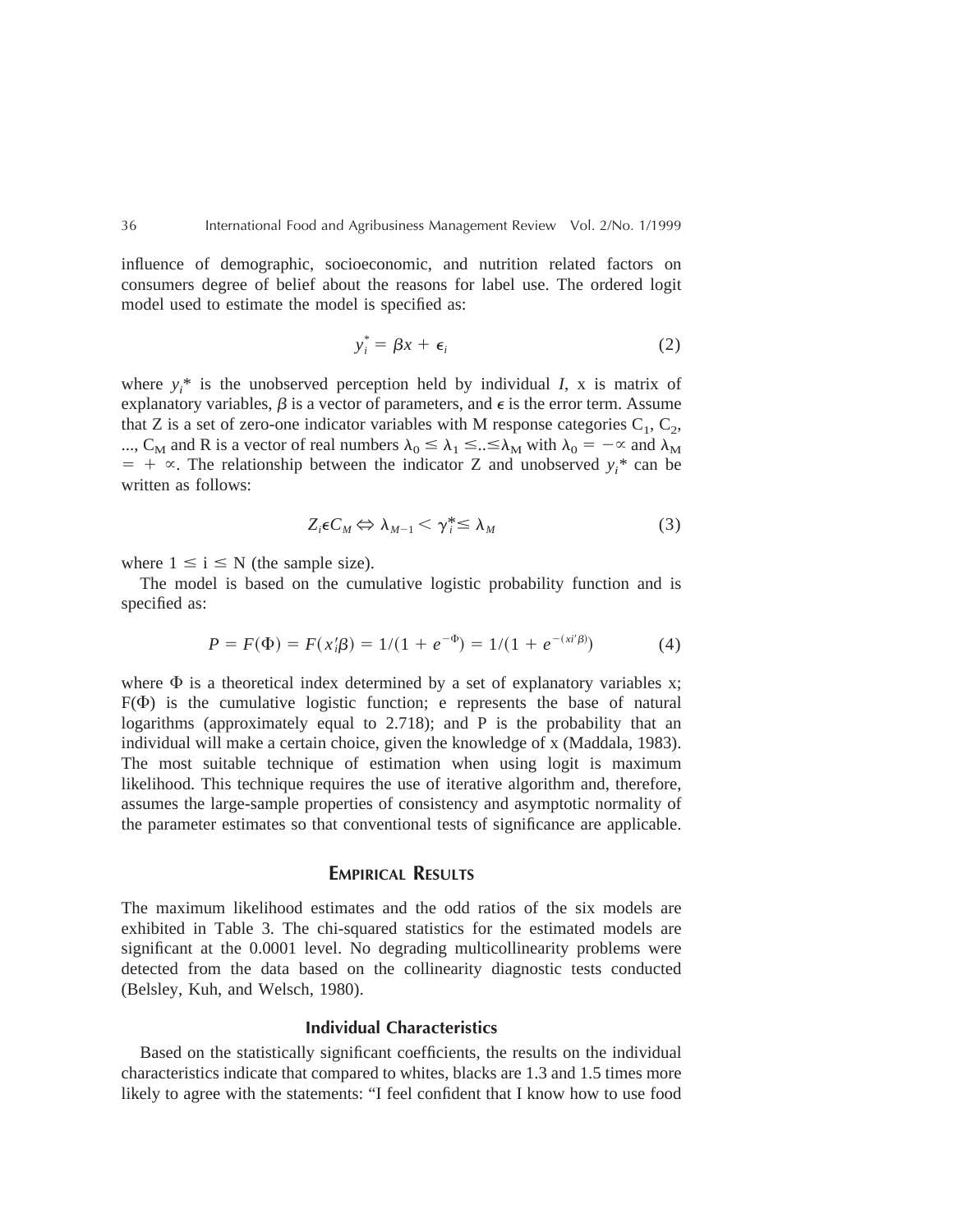| Variables                         | Useful                                           | Confident | Important           |
|-----------------------------------|--------------------------------------------------|-----------|---------------------|
| Individual Characteristics        |                                                  |           |                     |
| black                             | 0.033                                            | $0.288*$  | $0.412*$            |
|                                   | (1.033)                                          | (1.334)   | (1.510)             |
| other                             | 0.589*                                           | 0.118     | $-0.265$            |
|                                   | (1.795)                                          | (1.125)   | (0.767)             |
| age                               | $-0.008*$                                        | $-0.001$  | $-0.0004$           |
|                                   | (0.992)                                          | (1.000)   | (1.000)             |
| male                              | $-0.284*$                                        | 0.019     | $-0.417*$           |
|                                   | (0.752)                                          | (1.019)   | (0.659)             |
| educ                              | $-0.035$                                         | $-0.004$  | $-0.015$            |
|                                   | (0.966)                                          | (0.996)   | (0.985)             |
| bmi                               | $-0.026*$                                        | $-0.013$  | $-0.045*$           |
|                                   | (0.975)                                          | (0.987)   | (0.956)             |
|                                   | Situational, Behavioral, and Attitudinal Factors |           |                     |
| income                            | $0.007*$                                         | 0.002     | 0.004               |
|                                   | (1.007)                                          | (1.002)   | (1.004)             |
| employed                          | 0.130                                            | 0.088     | 0.196               |
|                                   | (1.139)                                          | (1.091)   | (1.216)             |
| hhsize                            | 0.012                                            | 0.027     | 0.065               |
|                                   | (1.012)                                          | (1.028)   | (1.068)             |
| health                            | $-0.031$                                         | 0.086     | 0.051               |
|                                   | (0.970)                                          | (1.090)   | (1.053)             |
| specdiet                          | $0.470*$                                         | $0.266*$  | $0.705*$            |
|                                   | (1.600)                                          | (1.305)   | (2.023)             |
| smoke                             | $-0.135$                                         | 0.091     | $-0.126$            |
|                                   | (0.874)                                          | (1.096)   | (0.881)             |
| tyhours                           | 0.009                                            | $-0.017$  | $-0.009$            |
|                                   | (1.009)                                          | (0.983)   | (0.991)             |
| exercise                          | 0.006                                            | $-0.007$  | $-0.058*$           |
|                                   | (1.006)                                          | (0.993)   | (0.943)             |
| fatthin                           | $-0.170*$                                        | $-0.073$  | $-0.093*$           |
|                                   | (0.843)                                          | (0.929)   | (0.911)             |
| dietdis                           | $0.155*$                                         | 0.093     | $0.253*$            |
|                                   | (1.168)                                          | (1.097)   | (1.300)             |
| shopper                           | $-0.360*$                                        | 0.119     | $-0.025$            |
|                                   | (0.697)                                          | (1.127)   | (0.975)             |
| planner                           | 0.177                                            | 0.088     | 0.127               |
|                                   | (1.194)                                          | (1.092)   | (1.136)             |
| northeast                         | $0.289*$                                         | 0.171     | $0.422*$            |
|                                   | (1.335)                                          | (1.187)   | (1.524)             |
| midwest                           | 0.101                                            | 0.119     | 0.109               |
|                                   | (1.107)                                          | (1.127)   | (1.115)             |
| west                              | 0.065                                            | 0.185     | 0.174               |
|                                   | (1.067)                                          | (1.203)   | (1.191)             |
| chol                              | $0.240*$                                         | $0.199*$  |                     |
|                                   | (1.271)                                          | (1.221)   | $0.443*$<br>(1.557) |
|                                   |                                                  |           |                     |
| Product Class Involvement Factors |                                                  |           |                     |
| price                             | $-0.004$                                         | 0.008     | 0.026               |
|                                   | (0.996)                                          | (1.008)   | (1.027)             |
| taste                             | $-0.182$                                         | 0.031     | $-0.242*$           |
|                                   | (0.834)                                          | (1.031)   | (0.785)             |
| conv                              | $0.116*$                                         | 0.050     | 0.012               |
|                                   | (1.123)                                          | (1.052)   | (1.012)             |
| nutr                              | $0.742*$                                         | $0.657*$  | $0.747*$            |
|                                   | (2.100)                                          | (2.000)   | (2.110)             |
|                                   |                                                  |           | (continued)         |
|                                   |                                                  |           |                     |

**Table 3.** Maximum Likelihood Estimates of the Models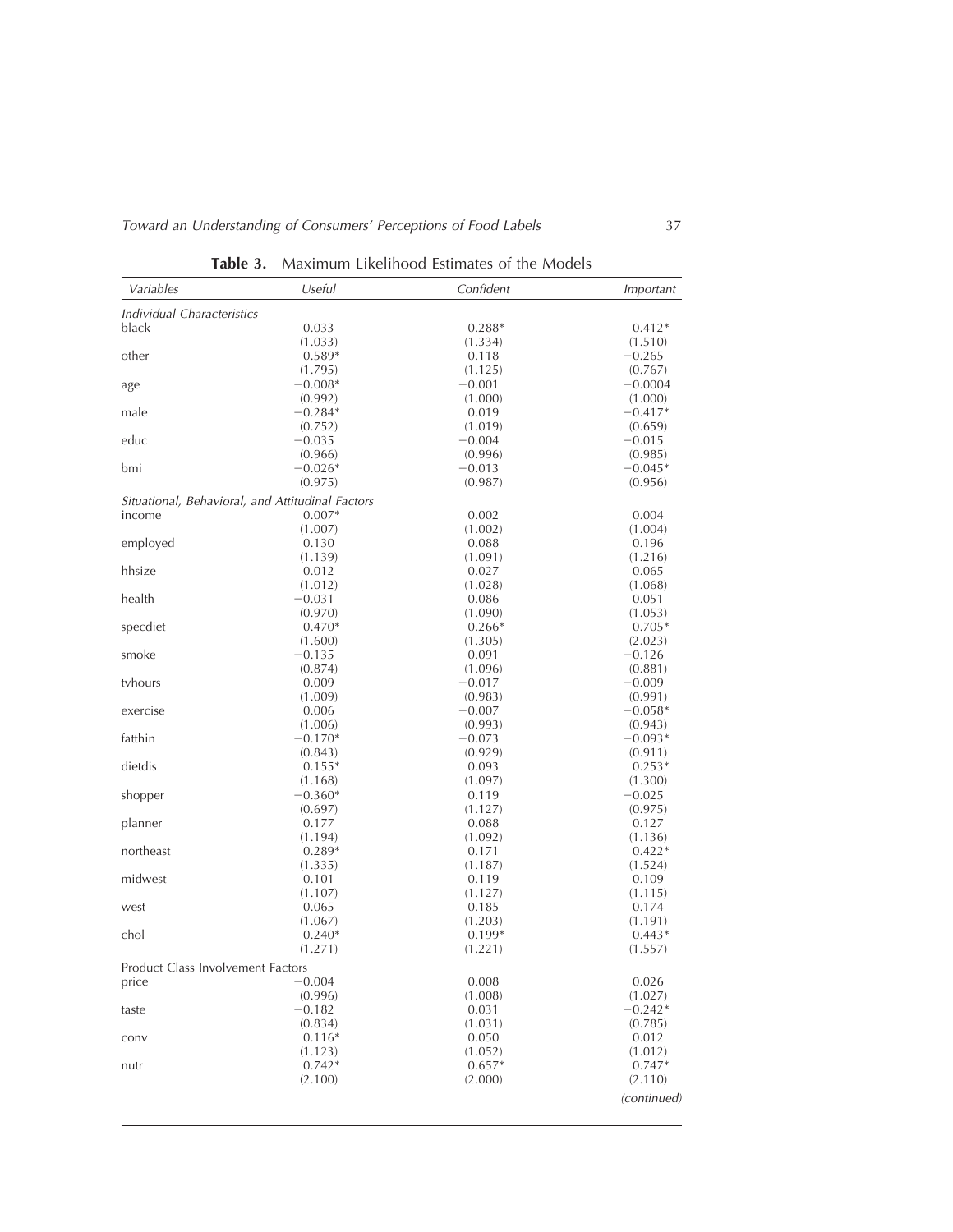| Variables                                        | Useful              | Confident        | Important           |
|--------------------------------------------------|---------------------|------------------|---------------------|
| Product Class Involvement Factors (continued)    |                     |                  |                     |
| chi-square score (26 d.f.)                       | 145.35              | 87.487           | 223.517             |
|                                                  | 0.0001              | 0.0001           | 0.0001              |
| Wald Chi-Square Tests                            |                     |                  |                     |
| Individual Characteristics                       | 18.619*             | 3.789            | 29.818*             |
| Situational, Behav., Attitud.                    | 57.367*             | 23.938           | 95.125*             |
| Product Class Involvement                        | 53.794*             | 41.256*          | 53.290*             |
| Variables                                        | Fasier              | <b>Newfoods</b>  | Better              |
| Individual Characteristics                       |                     |                  |                     |
| black                                            | $-0.034$            | 0.069            | $-0.604*$           |
|                                                  | (0.961)             | (1.072)          | (0.547)             |
| other                                            | 0.195               | $0.455*$         | $0.663*$            |
|                                                  | (1.215)             | (1.577)          | (1.940)             |
| age                                              | $-0.003$            | $-0.004$         | $-0.006$            |
|                                                  | (0.997)             | (0.995)          | (0.994)             |
| male                                             | $-0.228*$           | $-0.094$         | $-0.142$            |
|                                                  | (0.796)             | (0.910)          | (0.868)             |
| educ                                             | $-0.037*$           | $-0.025$         | $-0.010$            |
|                                                  | (0.963)             | (0.975)          | (0.990)             |
| bmi                                              | $-0.009$            | $-0.028*$        | $-0.023*$           |
|                                                  | (0.991)             | (0.973)          | (1.000)             |
| Situational, Behavioral, and Attitudinal Factors |                     |                  |                     |
| income                                           | $0.006*$            | $0.006*$         | $0.008*$            |
|                                                  | (1.006)             | (1.006)          | (1.800)             |
| employed                                         | 0.221               | $-0.009$         | 0.135               |
|                                                  | (1.248)             | (0.991)          | (1.145)             |
| hhsize                                           | 0.033               | $-0.043$         | $-0.046$            |
| health                                           | (1.033)             | (0.958)          | (0.955)             |
|                                                  | $-0.065$            | $-0.060$         | $-0.045$            |
| specdiet                                         | (0.937)<br>$0.336*$ | (0.942)<br>0.093 | (0.956)<br>$0.276*$ |
|                                                  | (1.400)             | (1.098)          | (1.318)             |
| smoke                                            | $-0.147$            | $-0.347*$        | $-0.124$            |
|                                                  | (0.863)             | (0.707)          | (0.883)             |
| tyhours                                          | 0.015               | $-0.024$         | $-0.029$            |
|                                                  | (0.984)             | (0.976)          | (0.972)             |
| exercise                                         | $-0.013$            | 0.031            | $-0.047$            |
|                                                  | (0.987)             | (1.031)          | (0.953)             |
| fatthin                                          | $-0.080*$           | $-0.066$         | $-0.150*$           |
|                                                  | (0.929)             | (0.936)          | (0.861)             |
| dietdis                                          | $0.261*$            | $0.112*$         | $0.281*$            |
|                                                  | (1.300)             | (1.119)          | (1.325)             |
| shopper                                          | 0.040               | $-0.119$         | $-0.249$            |
|                                                  | (1.041)             | (0.887)          | (0.779)             |
| planner                                          | $-0.125$            | 0.052            | $-0.041$            |
|                                                  | (0.883)             | (1.053)          | (0.959)             |
| northeast                                        | 0.009               | 0.181            | 0.136               |
|                                                  | (1.009)             | (1.199)          | (1.146)             |
| midwest                                          | 0.097               | 0.178            | 0.129               |
|                                                  | (1.102)             | (1.195)          | (1.139)             |
| west                                             | 0.016               | $-0.125$         | $-0.222$            |
|                                                  | (1.017)             | (0.883)          | (0.800)             |
| chol                                             | $0.287*$            | $0.208*$         | 0.101               |
|                                                  | (1.333)             | (1.232)          | (1.106)             |
|                                                  |                     |                  | (continued)         |
|                                                  |                     |                  |                     |

**Table 3.** Continued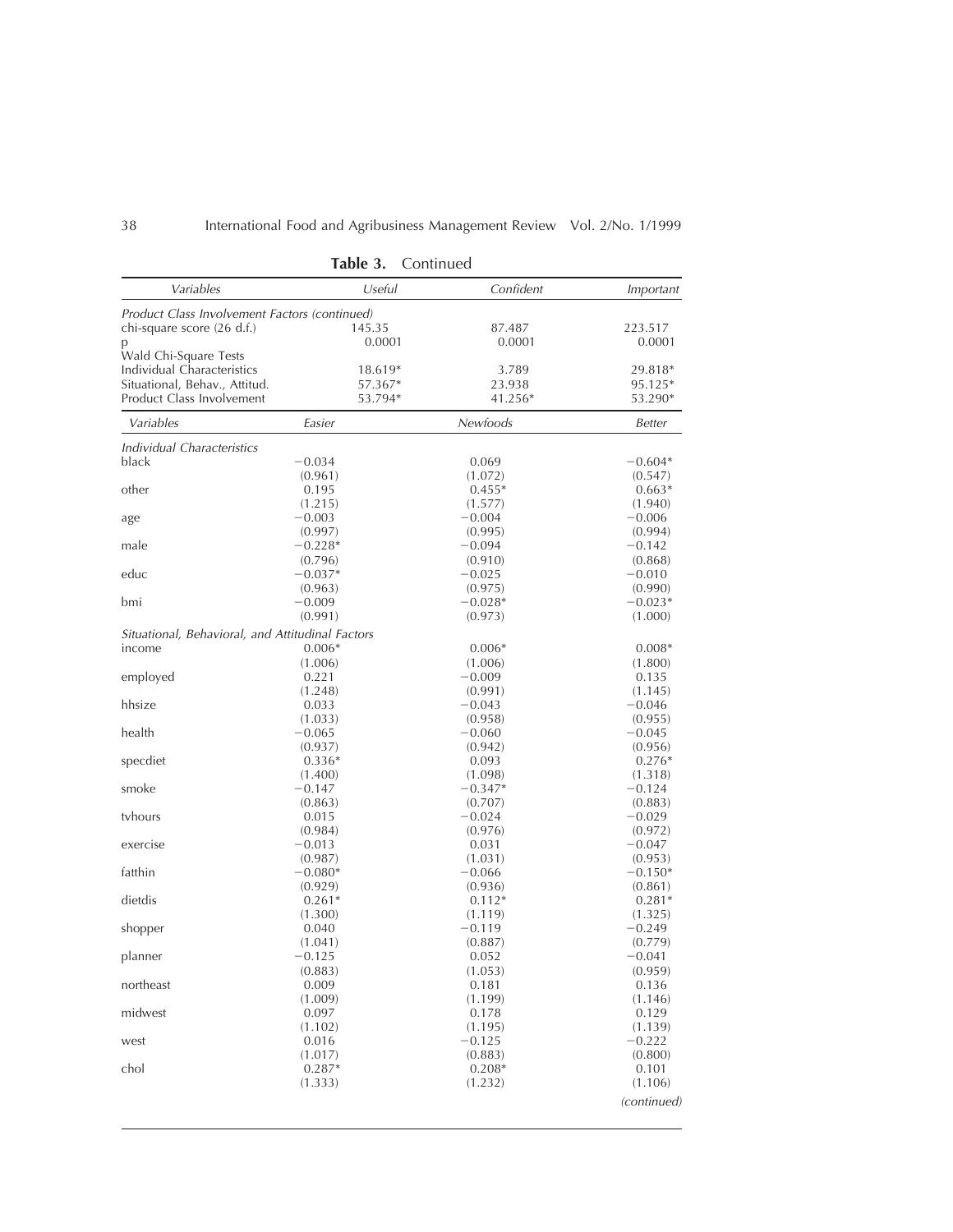| Variables                         | Easier    | <b>Newfoods</b> | Better   |
|-----------------------------------|-----------|-----------------|----------|
| Product Class Involvement Factors |           |                 |          |
| price                             | 0.023     | $-0.001$        | $-0.088$ |
|                                   | (1.024)   | (0.990)         | (0.916)  |
| taste                             | $-0.244*$ | $-0.092$        | 0.018    |
|                                   | (0.783)   | (0.912)         | (1.019)  |
| conv                              | 0.054     | $0.219*$        | $0.272*$ |
|                                   | (1.055)   | (1.244)         | (1.312)  |
| nutr                              | $0.567*$  | $0.578*$        | $0.362*$ |
|                                   | (1.762)   | (1.782)         | (1.436)  |
| chi-square score (26 d.f.)        | 112.982   | 105.174         | 117.561  |
| p                                 | 0.0001    | 0.0001          | 0.0001   |
| Wald Chi-Square Tests             |           |                 |          |
| Individual Characteristics        | 7.078     | $12.925*$       | 28.354*  |
| Situational, Behav., Attitud.     | 55.146*   | 35.841*         | 53.250*  |
| Product Class Involvement         | 35.421*   | 46.348*         | 29.819*  |

**Table 3.** Continued

\*Statistically significant at the 0.05 level.

Note: Odds ratios are in parentheses.

labels to choose a healthy diet"(confident) and "I read food labels because good health is important to me"(important), respectively. However, blacks are less likely to agree with the statement "better" than do whites. Individuals of other races are also (between 1.5 and 2 times) more likely to agree with the statements "useful", "newfoods", and "better" than do whites.

Age is negatively related to the statement "useful". This finding suggests that older individuals are less likely to agree that nutrition information on food labels is useful to them. This result is consistent with the findings of previous research which revealed a negative relationship between age and information search (Schaninger and Sciglimpaglia, 1981). For instance, older consumers have been found to perceive labels as more difficult to understand (Burton and Andrews, 1996) and less capable of accurately processing information (Cole and Balasubramanian, 1993). However, it is also possible that older consumers perceive that current nutritional labeling is inadequate or poorly presented.

Males are less likely to agree with the statements "useful", "important", and "easier" than do females. This finding is consistent with Nayga's (1996) result which suggested that males are less likely to use food labels and are generally less interested in nutrition and health than do females.

Interestingly, the findings suggest that higher educated individuals are less likely to agree that reading labels makes it easier to choose foods. This result is surprising considering that the basic finding from past research is that higher levels of education lead to increased search activity (Katona and Mueller, 1955; Schaninger and Sciglimpaglia, 1981). However, it is possible that highly educated consumers perceive that current nutritional labeling is inadequate or poorly presented. Hence, efforts to improve the quality of nutritional labeling may be an effective food marketing strategy for highly educated consumers.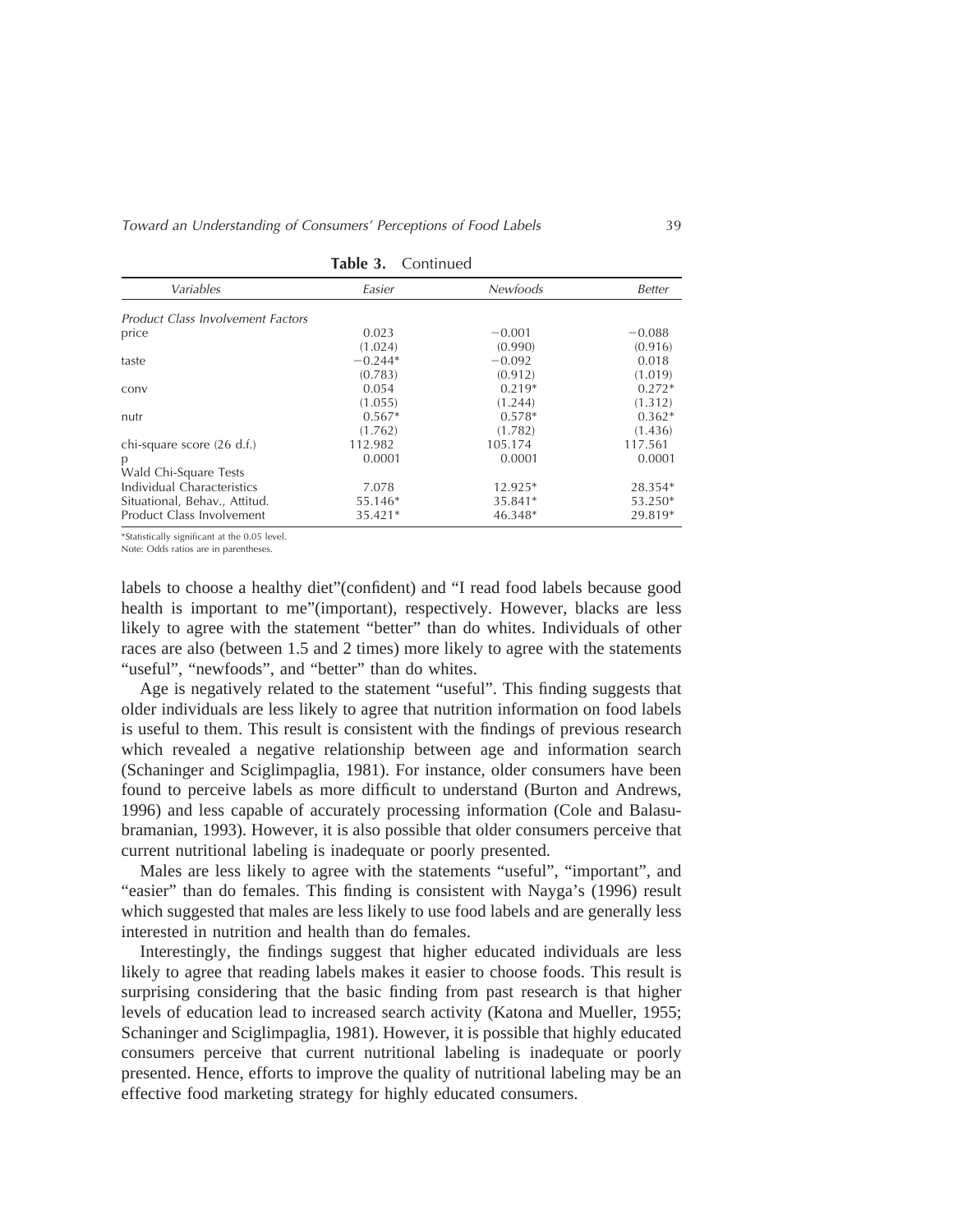Another interesting result relates to the significant effects of body mass index in 4 of the 6 models examined. Specifically, body mass index is negatively related to the dependent variables depicting the statements "useful", "important", "newfoods", and "better". Although some individuals with higher body mass index may not be necessarily interested in dieting or may not be health oriented, this result may have significant implications for health and nutrition education programs since it may suggest that some individuals with higher body mass may be subjecting themselves to further health risk by not having a good perception about the use of food labels.

### **Situational, Behavioral, and Attitudinal Factors**

Except in the "confident" equation, the variable depicting diet-disease awareness ("dietdis") is positively related to the statements related to label use. This finding indicates that those who agree more that "what one eats can make a big difference in their chance of getting a disease, like heart disease and cancer" are more likely to agree with the statements related to label use. Moreover, those who perceive a low cholesterol diet as more important are more likely to agree with all the statements examined except the statement "better". With the exception of the "newfoods" statement, results indicate that those who are on special diet are between 1.3 to 2 times more likely to agree with the statements related to label use. This finding is consistent with prior expectation. Individuals who agree more that "some people are born to be fat or thin and that there is not much one can do to change it" are less likely to agree with the statements "useful", "important", "easier", and "better". This finding is also consistent with prior hypothesis. These results suggest the importance of these health-related attitudinal factors in influencing beliefs about label use.

Major household shoppers are less likely to agree that nutrition information on food labels is useful to them. The reason for this result is not clear. The motivation to search is thought to be influenced by shopping enthusiasm and enduring involvement (Schmidt and Spreng, 1996). However, it is possible that this variable does not really capture these intended effects. Instead, it may be consistent with the notion that greater prior purchase experience (which is assumed to be gained by being the major shopper of the household) is associated with less motivation to search (Urbany, 1986). Hence, major household shoppers may be zeroing in on what they believe to be the preferred alternative based on their prior purchase experiences. In other words, a very knowledgeable shopper may already know so much about the consideration set that there is no need to search at all. Another possible explanation could be that major household shoppers perceive that current nutritional labeling is inadequate or poorly presented.

The results also indicate that income is positively related to the likelihood that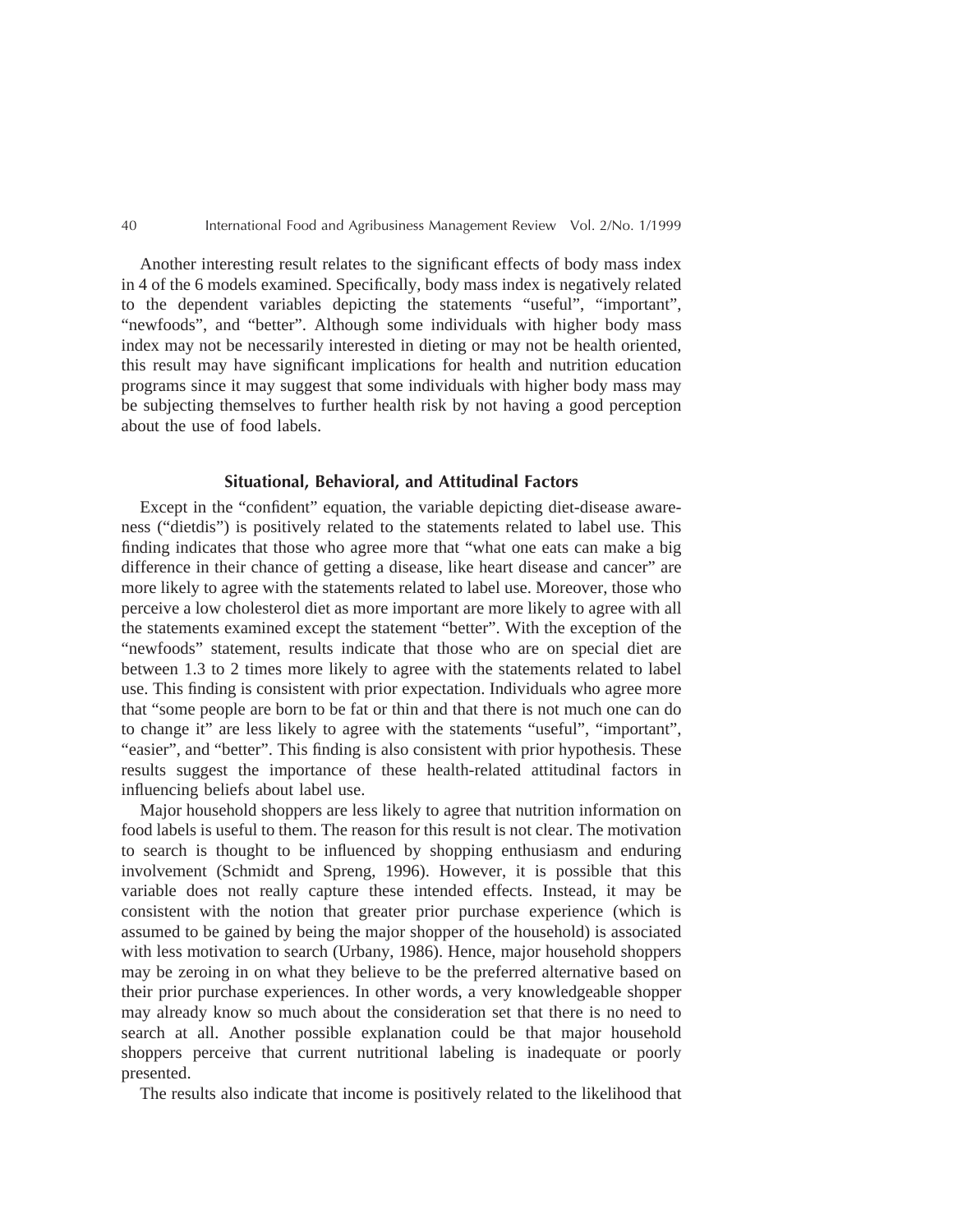an individual agrees with the statements: "the nutrition information on food labels is useful to me" (useful), "reading labels makes it easier to choose foods"(easier), "sometimes I try new foods because of the information on the food label"(newfoods), and "using food labels to choose foods is better than just relying on my own knowledge about what is in them"(better). This finding may be related to the results of previous studies which revealed that consumers of low socioeconomic status tend to process less information and tend to rely more on word of mouth than consumers of high socioeconomic status (Mitchell, 1993).

Smokers are less likely to agree with the statement "newfoods" than do non-smokers. Individuals who exercise more frequently are more likely to agree with the statement "important". This result is expected and may suggest that those who exercise more frequently read labels because good health is important to them. Educating consumers about the benefits of exercise and good health may be a good way of expanding the readership of food labels.

The regional variables are generally not significant with the exception of Northeasterners being 1.3 and 1.5 times more likely than Southerners to agree with the statements "useful" and "important", respectively.

## **Product Class Involvement Factors**

Consistent with prior hypothesis, those who perceive nutrition as more important when food shopping are more likely to agree with all the statements examined. Individuals who perceive ease of preparation as more important when food shopping are more likely to agree with the statements "useful", "newfoods", and "better". Individuals who put a higher importance on taste are less likely to agree with the statement "I read food labels because good health is important to me". This finding is not surprising considering the amount of publicity regarding the presumed importance of taste in consumer food purchase decisions (Chanil, 1994; Thayer, 1997). The perceived importance of price variable is not significant in the models.

To determine the significance of group of variables based on Figure 1, Wald chi-square tests were conducted on Figure 1 groups (see bottom of Table 3). Results indicate that the variables as a group contributed significantly to the models with the exception of individual characteristics variables in "confident"and "easier" equations and the situational, behavioral, and attitudinal variables in the "confident" equation.

# **SUMMARY AND CONCLUDING REMARKS**

The results of this study generally indicate that various factors influence consumer perceptions and beliefs about label use. No other known study on this topic has been published. The results generally suggest the following: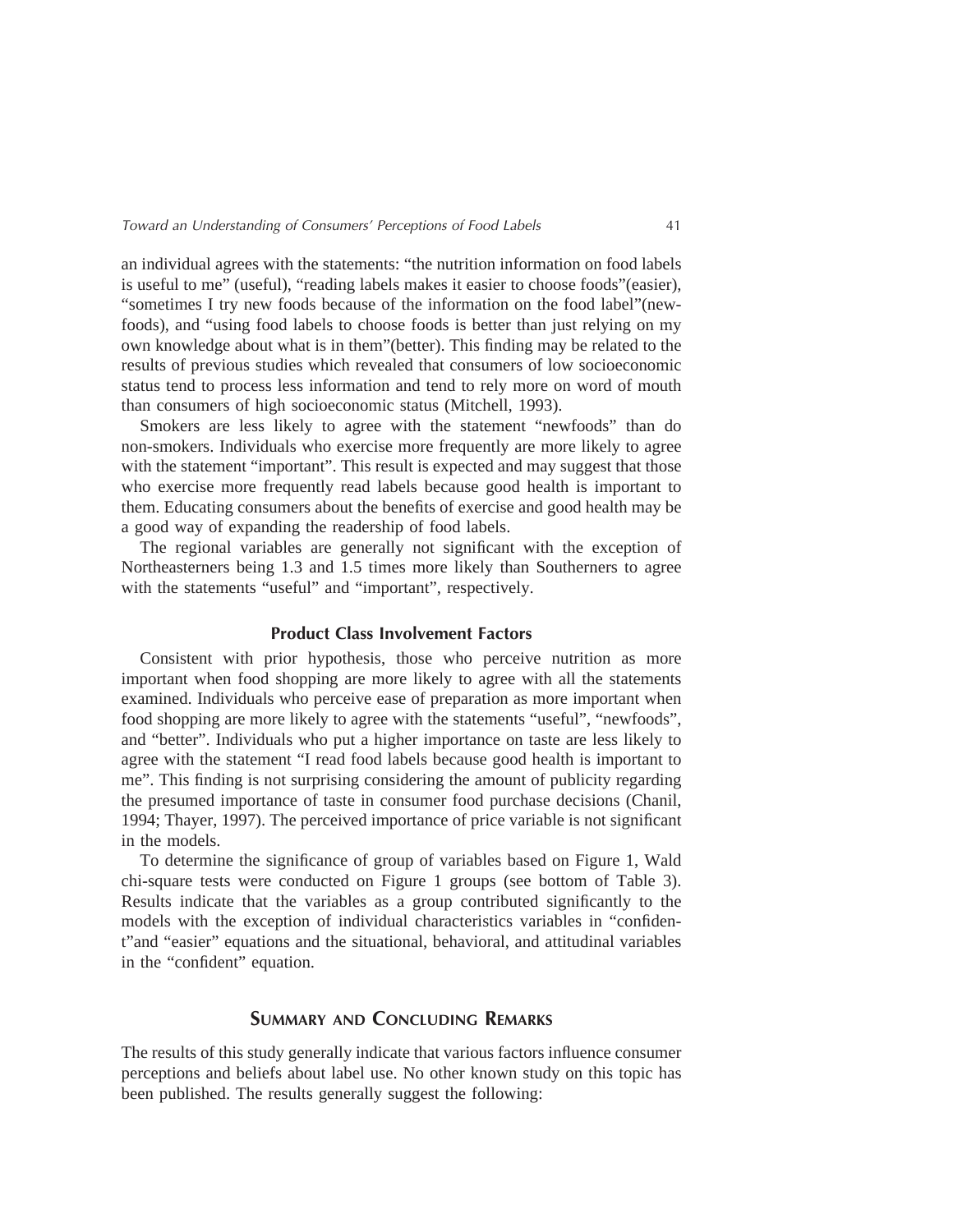- 1. lower income, older individuals, whites compared to those of other races, males, those with higher body mass index, those from the South compared to those from the Northeast, those who are not on special diet, those who believe that people are inherently born to be fat or thin and that there is not much one can do about it, those who are less aware of the link between diet and disease, those who perceive ease of preparation and nutrition as less important when food shopping, those who perceive a low cholesterol diet as less important and major household shoppers are less likely to agree that nutrition information on food labels is useful to them;
- 2. whites compared to blacks, those who are not on special diet, those who perceive nutrition as less important when food shopping, and those who perceive a low cholesterol diet as less important are less likely to agree that they feel confident that they know how to use food labels to choose a healthy diet;
- 3. whites compared to blacks, males, those with higher body mass index, those who are not on special diet, those from the South compared to those from the Northeast, those who exercise less frequently, those who believe that people are inherently born to be fat or thin and that there is not much one can do about it, those who are less aware of the link between diet and disease, those who perceive a low cholesterol diet as less important, and those who perceive nutrition as less important but taste as more important when food shopping are less likely to agree that they read food labels because good health is important to them;
- 4. lower income individuals, males, higher educated individuals, those who are not on a special diet, those who believe that people are inherently born to be fat or thin and that there is not much one can do about it, those who are less aware of the link between diet and disease, those who perceive a low cholesterol diet as less important, and those who perceive nutrition as less important when food shopping are less likely to agree that reading labels makes it easier to choose foods;
- 5. lower income individuals, whites compared to those of other races, those with higher body mass index, smokers, those who are less aware of the link between diet and disease, those who perceive a low cholesterol diet as less important, and those who perceive ease of preparation and nutrition as less important when food shopping are less likely to agree that sometimes they try new foods because of the information on the food label; and
- 6. lower income individuals, blacks, those with higher body mass index, those who are not on a special diet, those who believe that people are inherently born to be fat or thin and that there is not much one can do about it, those who are less aware of the link between diet and disease, and those who perceive ease of preparation and nutrition as less important when food shopping are less likely to agree that using food labels to choose foods is better than just relying on their own knowledge about what is in them.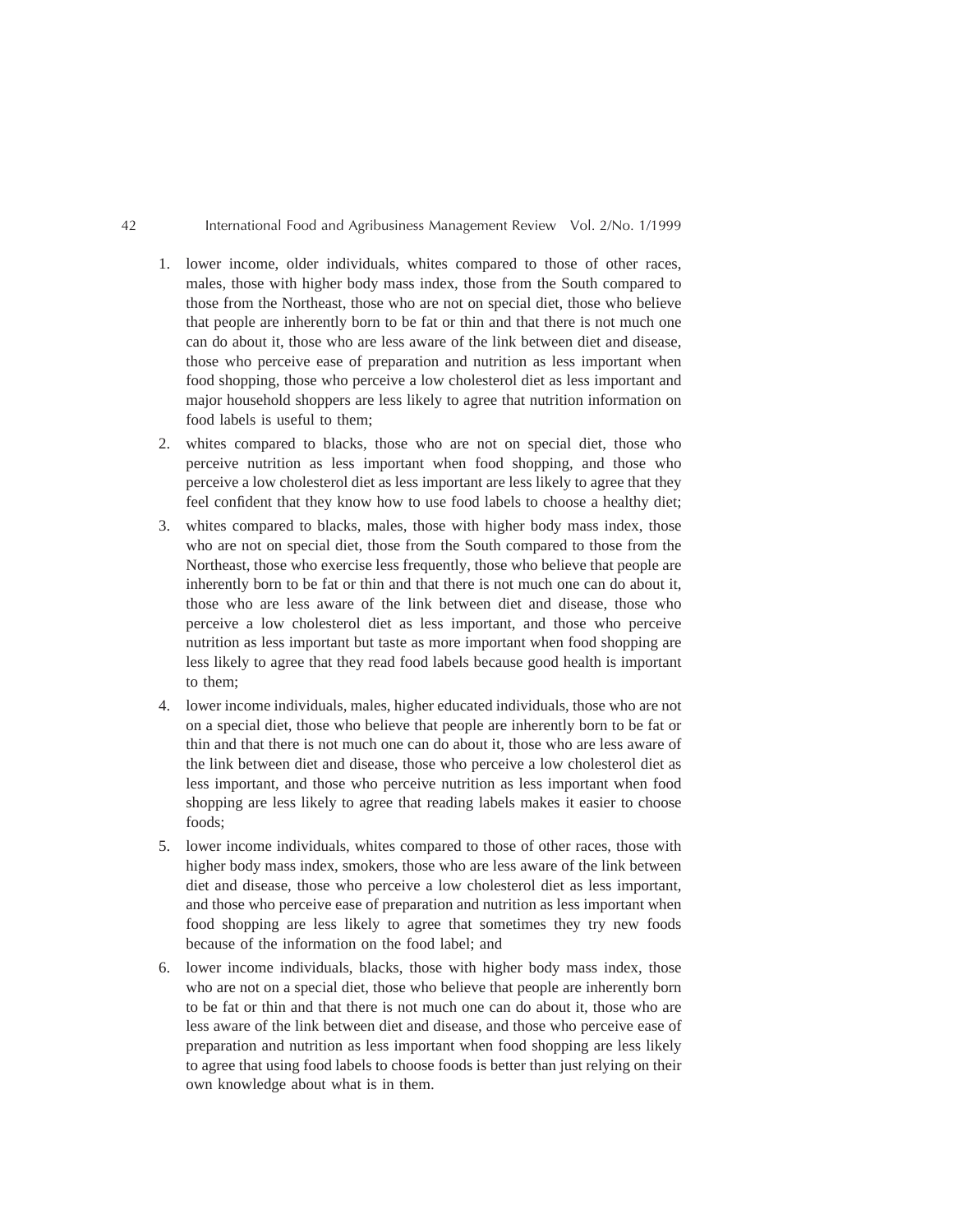An objective of the NLEA is to provide consumers with information that assists them in making healthful food choices through the availability of food labels. The NLEA was a very costly undertaking and is one of the most important food policy initiatives in the 1990s. Therefore, it is important that it generates significant and lasting improvements in the dietary habits of American consumers (Petrucelli, 1996). The purpose of this research was to examine the influence of various factors on nutritional label related perceptions and beliefs of consumers. This study provides some valuable information on the profile of consumers who are less likely to agree about statements related to the reason for or benefits of label use. This information, as noted, is important not only for managerial decisions but also for nutrition education programs. The findings in this study suggest the need for additional education efforts that can be specifically designed, based on the empirical models examined in this study, to explain information on the food labels and how the labels may be used more effectively to help consumers make better and healthier food choices. For example, education messages that point to the fact that using food labels to choose foods is better than just relying on one's own knowledge about what is in them should be targeted to those consumers less likely to agree with the statement "better" used in this study (i.e., lower income, black individuals).

Interpreted broadly, the results also underline the important role of consumer education in offsetting some negative attitudinal misconceptions about health. For instance, the results pertaining to the "fatthin" and "dietdis" variables suggest the importance of educating those consumers who have a misconception that some people are born fat or thin and that there is not much one can do about it as well as those consumers who are less aware of the link between diet and disease. The finding on the diet-disease awareness variable might also underscore the importance of motivating consumers to believe the benefits of label use by pointing out the negative consequences of neglecting them.

Considering the importance of the impact of children on family food consumption, future studies should consider analyzing the impact of acceptance of the food to children as well as the impact of label use on individuals' diet quality (Kim, Nayga and Capps, 2000). The 1994-96 Continuing Survey of Food Intakes by Individuals (CSFII) by the U.S. Department of Agriculture contains information on diet or nutrient consumption. These data will allow the determination and analysis of not only label users but also the impact of label use on diet quality. Moreover, the perceived quality issue of food labeling may have an effect on individual's perception of food labeling. Hence, future studies should investigate the quality issue of food labeling and its effect on the importance of search in food consumption.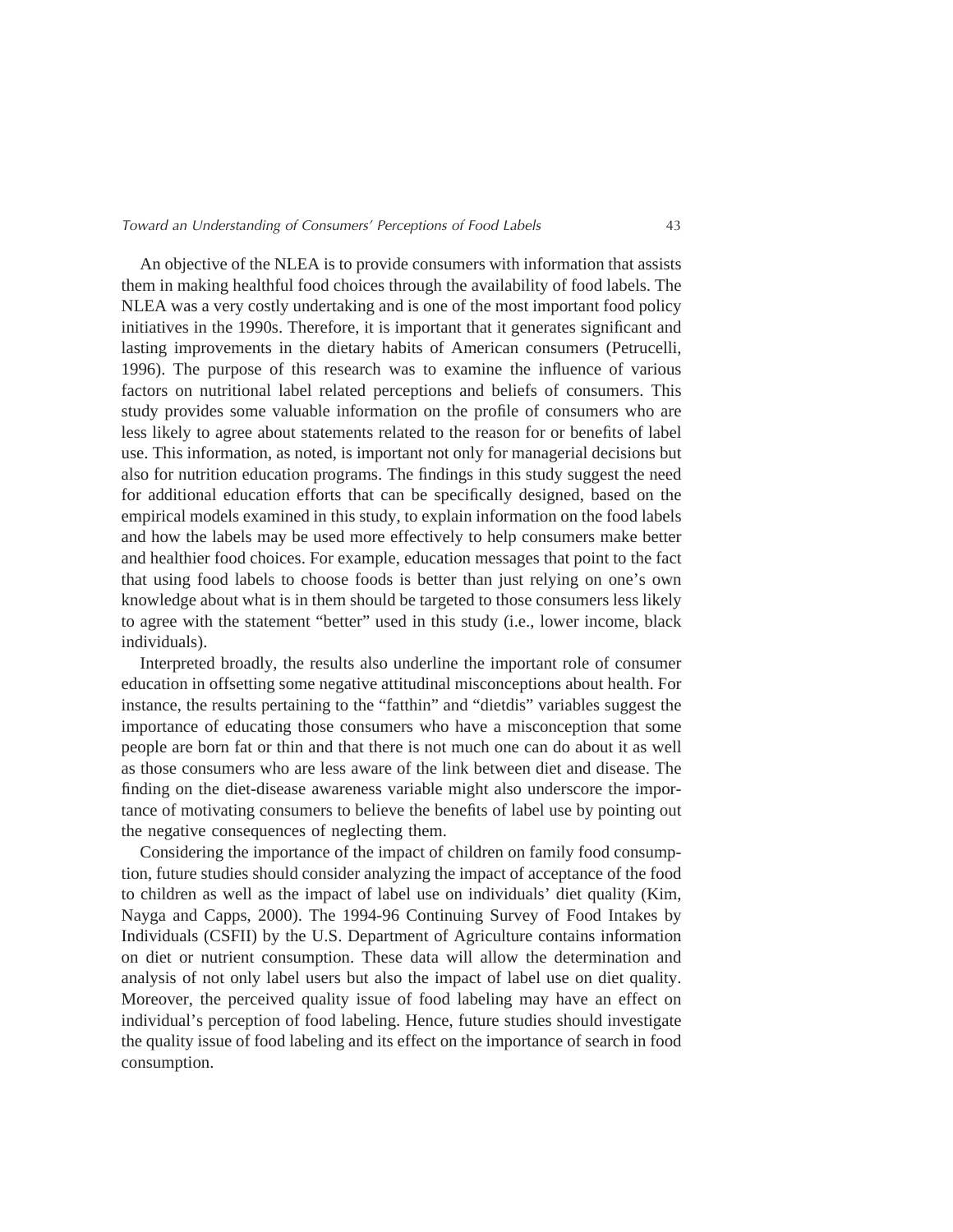### **REFERENCES**

- Beatty, S. E., and S. M. Smith. 1987. "External Search Effort: An Investigation Across Several Product Categories." *Journal of Consumer Research, 14*: 83–95.
- Belsley, D. A., E. Kuh, and R. E. Welsch. 1980. *Regression Diagnostics, Identifying Influential Data and Sources of Collinearity.* New York: Wiley.
- Bettman, J. R., and W. Park. 1980. "Effects of Prior Knowledge and Experience and Phase of the Choice Process on Consumer Decision Processes." *Journal of Consumer Research, 7*(December): 234–248.
- Burton, S., and J. C. Andrews. 1996. "Age, Product Nutrition, and Label Format Effects on Consumer Perceptions and Product Evaluations." *Journal of Consumer Affairs, 30*(1): 68–89.
- Celsi, R., and J. Olson. 1988. "The Role of Involvement in Attention and Comprehension Processes." Journal of Consumer Research, 15(September): 210–224.
- Chanil, D. 1994. "Healthier Snacking Helps Discounters." *Discount Merchandiser, 34*(11)(Nov ): 86–87.
- Cole, C., and S. Balasubramanian. 1993. "Age Differences in Consumers' Search for Information: Public Policy Implications." *Journal of Consumer Research, 20* (June): 157–169.
- Feick, L. F., R O. Herrmann, and R. H. Warland. 1986. "Search for Nutrition Information: A Probit Analysis of the Use of Different Information Sources." *Journal of Consumer Affairs, 20*(2): 173–192.
- Fishbein, M., and I. Ajzen. 1975. *Belief, Attitude, Intention and Behavior: An Introduction to Theory and Research.* Reading, MA: Addison-Wesley.
- Food Marketing Institute. 1995. *Shopping for Health, Trends 95.* Washington, D.C.: Author.
- Golodner, L.F. 1993. "Healthy Confusion for Consumers." *Journal of Public Policy and Marketing, 12*(1): 130–132.
- Guthrie, J. F., J. J. Fox, L. E. Cleveland, and S. Welsh. 1995. "Who Uses Nutrition Labeling, and What Effect Does Label Use Have on Diet Quality." *Journal of Nutrition Education, 27* (4): 163–172.
- Ippolito, P. M., and A. D. Mathios 1990. "Information, Advertising and Health Choices: A Study of the Cereal Market." *The Rand Journal of Economics, 21*: 459–480.
- Katona, G. C., and E. Mueller. 1955. "A Study of Purchase Decisisons." Pp. 30–87 in L. H. Clark, L.H., ed., *Consumer Behavior: The Dynamics of Consumer Reactions.* New York: New York University Press.
- Kim, S., R. M. Nayga, Jr. and O. Capps, "The Effect of Food Label Use on Nutrient Intakes: An Endogenous Switching Regression Analysis," *Journal of Agricultural and Resource Economics, 25,* 1 (July 2000): in press.
- Klopp, P., and M. MacDonald. 1981. "Nutrition Labels: An Exploratory Study of Consumer Reasons for Nonuse." *Journal of Consumer Affairs, 15*(2): 301–316.
- Maddala, G. 1983. *Limited Dependent and Qualitative Variables in Econometrics.* New York: Cambridge University Press.
- Mitchell, V. 1993. "Factors Affecting Consumer Risk Reduction: A Review of Current Evidence." *Management Research News, 16*(9): 6–20.
- Mitchell, V.W., and P. Boustani 1993. "The Effect of Demographic Variables on Measuring Perceived Risk", ed. M. Levy and D. Grewal, Academy of Marketing Science Conference, Developments in Marketing Science, vol 26, May, pp. 663-669.
- Moore, W. L., and D. R. Lehmann. 1980. "Individual Differences in Search Behavior for a Nondurable." *Journal of Consumer Research, 7*: 296–307.